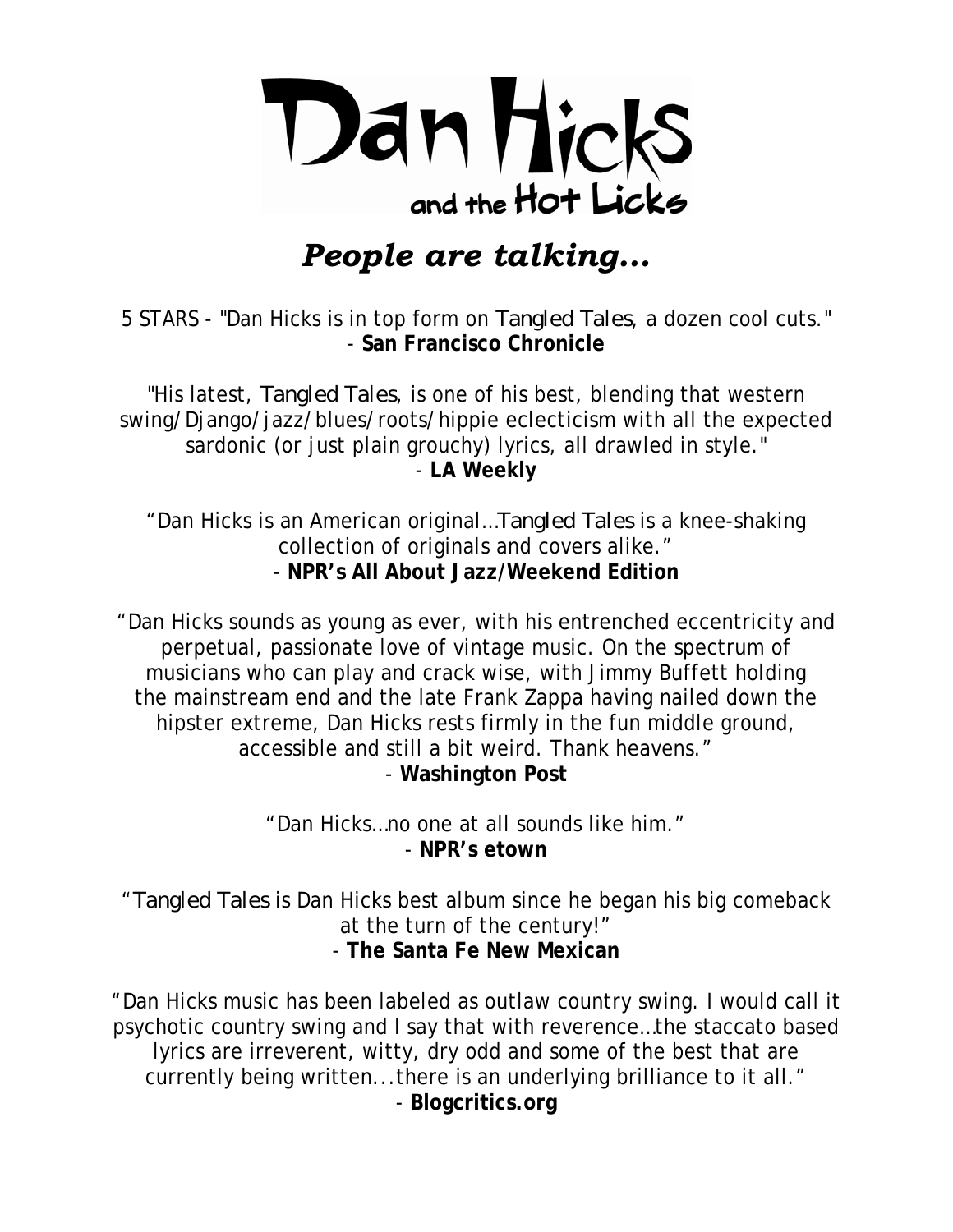"*Tangled Tales*…Dan Hicks still has the formula for a masterpiece." - **The Knoxville News Sentinel**

"Dan Hicks is still delivering the goods, wrapped in his own unique saddle blanket of gypsy jazz woven with western swing with threads of blues, bacon grease, and bebop tying it all together.

Listening to *Tangled Tales* is like watching an R. Crumb cartoon character walk a tight rope. There's a quirky gonzo humor on the surface, but the music behind it is fiercely tight with no room for error. Listen to the syncopated stops and starts or the rhythm change-ups; take in the multilayered harmonies or the too-cool instrumental breaks; take a deep breath and try to follow those crazily-comped chords or high-speed scats – there's nothing simple about this stuff, folks." - **Jambase.com**

 "Over a recording career that spans forty years, Dan Hicks has traveled a singular path serving up a blend of jazz, western swing, bluegrass and folk music…Hicks remains an American original and free spirit.' - **Icon Magazine**

"One thing's certain: Dan Hicks has swing and plenty of swaggar. That's what sells this latest release…But attitude isn't everything: …the songs and performances are top-notch too in their irreverent, rowdy even dangerous distillation of real American music." - **East Bay Express**

Dan Hicks hasn't changed a bit. He's still witty, more than a little nutty and as defiantly individualistic as a performer can be ("the band that wouldn't compromise" they called him 40 years ago. He still hasn't)… Put it this way: Dan Hicks and His Hot Licks remain the world's greatest novelty band—a novelty band so good that they make everyone else sound staid and all-too-"normal."

- **Buffalonews.com**

"To hear Dan Hicks make Bob Dylan's "Subterranean Homesick Blues" (on *Tangled Tales*) a brand new song is to bask in the glow of near-genius. There is a reason Dan Hicks & the Hot Licks have lasted as long as they have, and it has nothing to do with luck or Viagra. Rather it's that little ol'' life force called soul, and to once again hear a whole album of it is to know the world is still turning in the right direction." - **Sonicboomers.com**